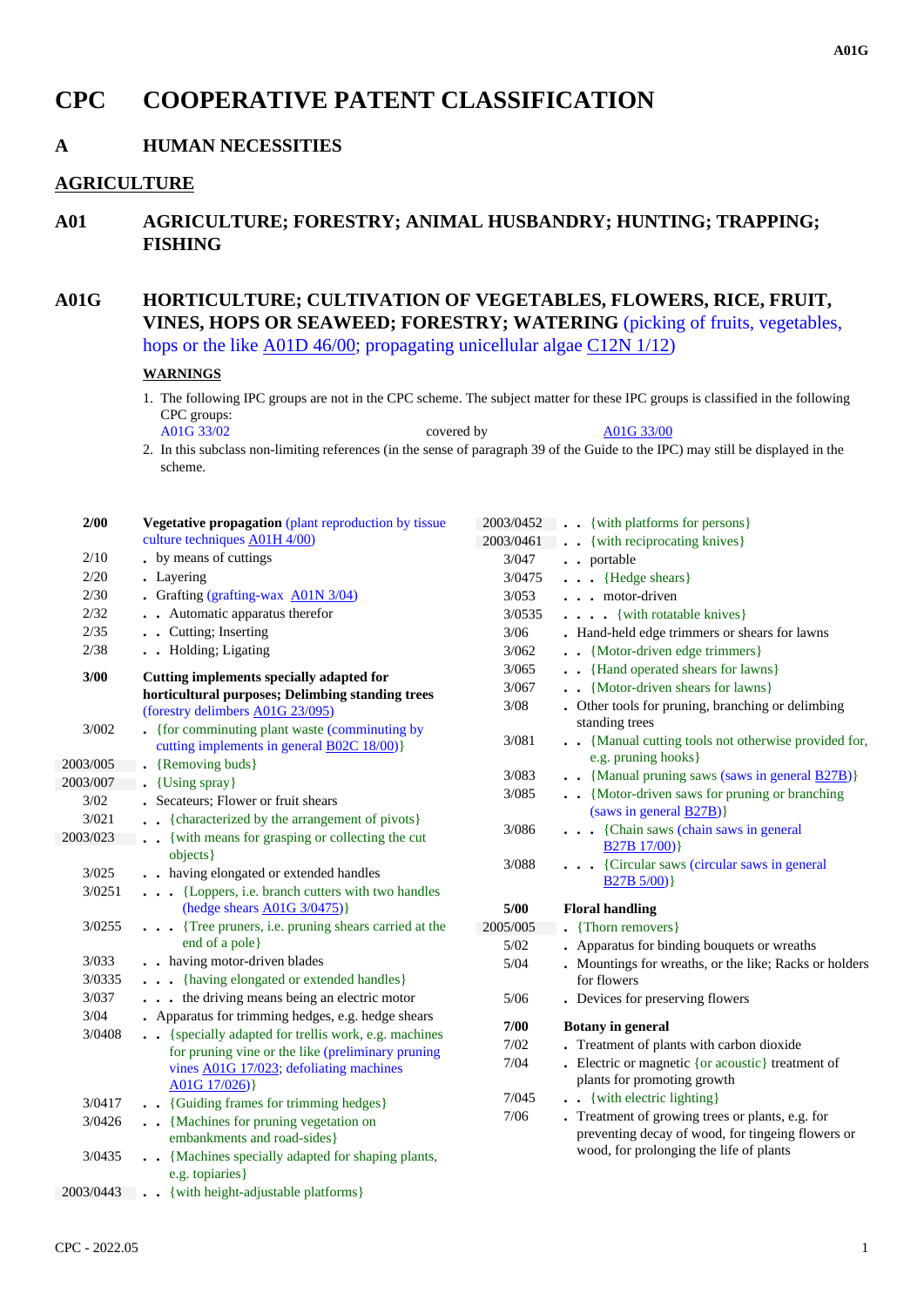| 9/00     | Cultivation in receptacles, forcing-frames or                                                                |  |
|----------|--------------------------------------------------------------------------------------------------------------|--|
|          | greenhouses (of mushrooms A01G 18/00; soilless                                                               |  |
|          | cultivation A01G 31/00); Edging for beds, lawn or                                                            |  |
|          | the like                                                                                                     |  |
| 2009/003 | {Receptacles consisting of separable sections, e.g.                                                          |  |
|          | for allowing easy removal of the plant}                                                                      |  |
| 9/006    | • {Labels or label holders specially adapted for plant                                                       |  |
|          | receptacles }                                                                                                |  |
| 9/02     | Receptacles, e.g. flower-pots or boxes (self-acting                                                          |  |
|          | watering devices A01G 27/00; hanging flower                                                                  |  |
|          | baskets, holders or containers for flower-pots                                                               |  |
|          | A47G 7/00); Glasses for cultivating flowers                                                                  |  |
| 9/021    | {Pots formed in one piece; Materials used<br>therefor }                                                      |  |
| 9/022    | . . {Pots for vertical horticulture}                                                                         |  |
| 9/023    | . . {Multi-tiered planters}                                                                                  |  |
| 9/024    | . Hanging flower pots and baskets }                                                                          |  |
| 9/025    | . {Containers and elements for greening walls                                                                |  |
|          | (for covering roofs A01G 9/033)}                                                                             |  |
| 9/026    | {Foldable pots}<br>$\ddot{\phantom{a}}$                                                                      |  |
| 9/027    | {Pots connected in horizontal rows}<br>$\ddot{\phantom{a}}$                                                  |  |
| 9/028    | {Multi-compartmented pots}<br>$\bullet$                                                                      |  |
| 9/029    | Receptacles for seedlings (growth substrates in                                                              |  |
|          | block form A01G 24/44)                                                                                       |  |
| 9/0291   | {Planting receptacles specially adapted for<br>$\ddot{\phantom{0}}$<br>$\cdot$                               |  |
|          | remaining in the soil after planting }                                                                       |  |
| 9/0293   | . . {Seed or shoot receptacles}                                                                              |  |
| 9/0295   | . {Units comprising two or more connected                                                                    |  |
|          | receptacles }                                                                                                |  |
| 9/0297   | . {Grids for supporting several receptacles}                                                                 |  |
| 9/0299   | {Handling or transporting of soil blocks or<br>$\ddot{\phantom{0}}$                                          |  |
|          | seedlings}                                                                                                   |  |
| 9/033    | . Flat containers for turf, lawn or the like, e.g. for                                                       |  |
|          | covering roofs                                                                                               |  |
| 9/04     | Flower-pot saucers                                                                                           |  |
| 9/042    | {Combinations of a saucer and a flower pot                                                                   |  |
|          | attached together}                                                                                           |  |
| 9/045    | • {Trays for receiving multiple pots}                                                                        |  |
| 9/047    | {Channels or gutters, e.g. for hydroponics}                                                                  |  |
| 9/06     | Devices for cleaning flower-pots                                                                             |  |
| 9/08     | . Devices for filling-up flower-pots { or pots for                                                           |  |
|          | seedlings}; Devices for setting plants {or seeds} in                                                         |  |
|          | pots                                                                                                         |  |
| 9/081    | {Devices for filling-up pots}<br>$\ddot{\phantom{0}}$                                                        |  |
| 9/083    | {Devices for setting plants in pots}                                                                         |  |
| 9/085    | {Devices for setting seeds in pots}<br>$\ddot{\phantom{a}}$                                                  |  |
| 9/086    | {Devices for repotting}<br>$\ddot{\phantom{0}}$                                                              |  |
| 9/088    | {Handling or transferring pots}<br>$\ddot{\phantom{0}}$                                                      |  |
| 9/12     | Supports for plants; Trellis for strawberries or the<br>like ({trellis-work for vines A01G 17/06}; stays for |  |
|          | trees, props for vines A01G 17/14)                                                                           |  |
| 9/122    | $\bullet$ {Stakes}                                                                                           |  |
| 9/124    | . {Means for holding stakes upright in, on, or                                                               |  |
|          | beside pots}                                                                                                 |  |
| 9/126    | {Wirespool supports}                                                                                         |  |
| 9/128    | {Fixing of plants to supports, e.g. by means of<br>$\sim$                                                    |  |
|          | clips (tying devices in trellis-work A01G 17/08)}                                                            |  |
| 9/14     | Greenhouses (cloches A01G 13/04)                                                                             |  |
| 9/1407   | {of flexible synthetic material}<br>$\ddot{\phantom{0}}$                                                     |  |
| 9/1415   | {with double or multiple walls}<br>$\bullet$<br>$\ddot{\phantom{0}}$                                         |  |
| 9/1423   | {Greenhouse bench structures}<br>$\bullet$                                                                   |  |
| 9/143    | {Equipment for handling produce in                                                                           |  |
|          | greenhouses }                                                                                                |  |

| 9/1438    | . . {Covering materials therefor; Materials for<br>protective coverings used for soil and plants, e.g.                                                   |
|-----------|----------------------------------------------------------------------------------------------------------------------------------------------------------|
|           | films, canopies, tunnels or cloches}                                                                                                                     |
| 2009/1446 | $\bullet$ $\bullet$ {with perforations}                                                                                                                  |
| 2009/1453 | {containing textile products}<br>$\ddot{\phantom{0}}$                                                                                                    |
| 2009/1461 | {containing woven structures}<br>$\ddot{\phantom{1}}$                                                                                                    |
| 9/1469    | . . {with double or multiple walls}                                                                                                                      |
| 9/1476    | . . {Greenhouse gutters (gutters in general<br>E04D 13/064)                                                                                              |
| 2009/1484 | {Glazing apparatus}<br>$\bullet$                                                                                                                         |
| 2009/1492 | • {Cleaning apparatus}                                                                                                                                   |
| 9/16      | . Dismountable or portable greenhouses {;<br>Greenhouses with sliding roofs}                                                                             |
| 9/18      | . Greenhouses for treating plants with carbon dioxide<br>or the like                                                                                     |
| 9/20      | Forcing-frames; Lights {, i.e. glass panels covering<br>the forcing-frames}                                                                              |
| 9/22      | . Shades or blinds for greenhouses, or the like                                                                                                          |
| 9/222     | $\bullet$ . {Lamellar or like blinds (in general $E06B9/26$ )}                                                                                           |
| 9/225     | . . {Inflatable structures}                                                                                                                              |
| 9/227     | . Trolled up during non-use (in general<br>$E06B 9/08$ }                                                                                                 |
| 9/24      | . Devices {or systems} for heating, ventilating,<br>regulating temperature {, illuminating}, or watering,<br>in greenhouses, forcing-frames, or the like |
| 9/241     | . {Arrangement of opening or closing systems for<br>windows and ventilation panels}                                                                      |
| 9/242     | . {for greenhouses with flexible coverings}                                                                                                              |
| 9/243     | $\bullet$ (Collecting solar energy (in general $\underline{F24S}$ )}                                                                                     |
| 9/245     | . {Conduits for heating by means of liquids, e.g.<br>used as frame members or for soil heating}                                                          |
| 9/246     | • · {Air-conditioning systems}                                                                                                                           |
| 9/247     | . . {Watering arrangements}                                                                                                                              |
| 2009/248  | {with distillation of water}<br>$\ddot{\phantom{0}}$                                                                                                     |
| 9/249     | {Lighting means (with special arrangements for<br>$\ddot{\phantom{0}}$<br>promoting growth A01G 7/045)}                                                  |
| 9/26      | Electric devices {(A01G 9/249 takes<br>precedence) }                                                                                                     |
| 9/28      | . Raised beds; Planting beds; Edging elements for<br>beds, lawn or the like, e.g. tiles                                                                  |
| 11/00     | <b>Sterilising soil by steam</b>                                                                                                                         |
| 13/00     | Protecting plants (apparatus for the destruction of                                                                                                      |
|           | vermin or noxious animals A01M; use of chemical<br>materials therefor, composition of protective                                                         |
|           | materials, e.g. grafting wax, A01N)                                                                                                                      |
| 2013/004  | • {Liquid mulch}                                                                                                                                         |
| 2013/006  | • {with perforations}                                                                                                                                    |
| 2013/008  | $\bullet$ {using straw}                                                                                                                                  |
| 13/02     | . Protective coverings for plants; {Coverings for the<br>ground;} Devices for laying-out {or removing}<br>coverings                                      |
| 13/0206   | . . {Canopies, i.e. devices providing a roof above the<br>plants }                                                                                       |
| 13/0212   | . { for individual plants, e.g. for plants in pots}                                                                                                      |
| 2013/0218 | $\bullet$ {for removing}                                                                                                                                 |
| 13/0225   | . . {Wind breakers, i.e. devices providing lateral<br>protection of the plants }                                                                         |
| 13/0231   | • {Tunnels, i.e. protective full coverings for rows<br>of plants (dismountable or portable greenhouses<br>A01G9/16                                       |
| 13/0237   | • {Devices for protecting a specific part of a plant,<br>e.g. roots, trunk or fruits}                                                                    |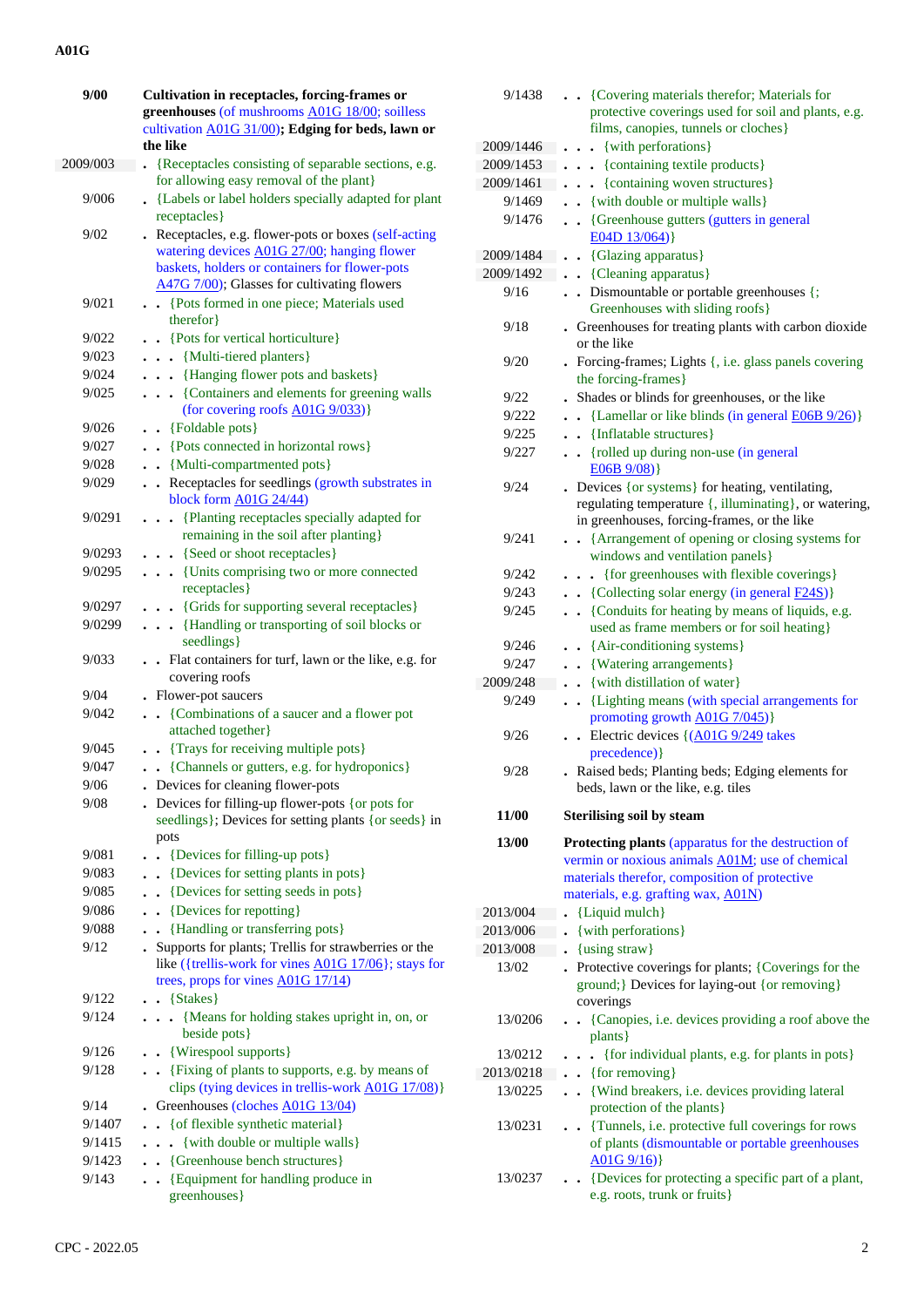| 13/0243           | • • {Protective shelters for young plants, e.g. tubular                                                            |
|-------------------|--------------------------------------------------------------------------------------------------------------------|
| 13/025            | sleeves}<br>{Devices for laying-out or removing plant<br>$\bullet$                                                 |
|                   | coverings (for ground coverings A01G 13/0287)}                                                                     |
| 13/0256           | • {Ground coverings}                                                                                               |
| 13/0262           | . Mulches, i.e. covering material not-pre-                                                                         |
|                   | formed in mats or sheets (A01G 13/0281                                                                             |
|                   | takes precedence; composition of mulches                                                                           |
|                   | C09K 17/52)}                                                                                                       |
| 13/0268           | • {Mats or sheets, e.g. nets or fabrics<br>$(A01G 13/0281$ takes precedence)}                                      |
| 13/0275           | $\bullet \bullet \{ \text{Films} \}$                                                                               |
| 13/0281           | . Protective ground coverings for individual                                                                       |
|                   | plants, e.g. for plants in pots (coverings around<br>trees forming part of a road <b>E01C</b> 9/005)}              |
| 13/0287           | {Devices for laying-out or removing ground<br>$\ddot{\phantom{0}}$<br>coverings }                                  |
| 13/0293           | . {Anchoring means for ground coverings}                                                                           |
| 13/04             | • Cloches {, i.e. protective full coverings                                                                        |
|                   | for individual plants (individual canopies                                                                         |
|                   | $A01G$ $13/0212$ }                                                                                                 |
| 13/043            | {with flexible coverings}                                                                                          |
| 2013/046          | $\bullet$ {foldable}                                                                                               |
| 13/06             | . Devices for generating heat, smoke or fog in<br>gardens, orchards or forests, e.g. to prevent damage             |
|                   | by frost                                                                                                           |
| 13/065            | {Frost protection by generating fog or by                                                                          |
|                   | spraying}                                                                                                          |
| 13/08             | . Mechanical apparatus for circulating the air                                                                     |
| 13/10             | . Devices for affording protection against animals,                                                                |
|                   | birds or other pests $(\overline{\text{A}01G} \ 13/0243 \ \text{takes})$                                           |
|                   | precedence; } scaring or repelling devices<br>A01M 29/00)                                                          |
|                   |                                                                                                                    |
|                   |                                                                                                                    |
| 13/105            | {Protective devices against slugs, snails, crawling<br>$\ddot{\phantom{a}}$<br>insects or other climbing animals } |
| 15/00             | Devices or methods for influencing weather                                                                         |
|                   | conditions                                                                                                         |
| <b>17/00</b>      | Cultivation of hops, vines, fruit trees, or like trees                                                             |
| 17/005            | {Cultivation methods}                                                                                              |
| 17/02             | • Cultivation of hops or vines                                                                                     |
| 17/023            | • {Machines for priming and/or preliminary                                                                         |
|                   | pruning of vines, i.e. removing shoots and/                                                                        |
|                   | or buds (trimming apparatus for trellis work                                                                       |
|                   | $A01G$ 3/0408)}                                                                                                    |
| 17/026            | • {Machines for removing leaves of vines}                                                                          |
| 17/04             | Supports for hops, vines, or trees                                                                                 |
| 17/06<br>2017/065 | Trellis-work                                                                                                       |
|                   | {Trellis-work for supporting vines having wire-<br>tensioning devices}                                             |
| 17/08             | Tools {e.g. clips} for attaching hops, vines, or                                                                   |
|                   | boughs to trellis-work; Tying devices                                                                              |
| 17/085            | . . {Espalier machines; Tying machines}                                                                            |
| 17/10             | . Holders for boughs or branches                                                                                   |
| 17/12             | Tree-bands<br>$\ddot{\phantom{0}}$                                                                                 |
| 17/14             | . Props; Stays                                                                                                     |
| 17/16             | • Devices for driving-in or pulling-out props                                                                      |
| 17/18             | Means for filling-up wounds in trees                                                                               |
| 18/00             | <b>Cultivation of mushrooms</b>                                                                                    |
| 18/10             | Mycorrhiza; Mycorrhizal associations                                                                               |
| 18/20             | Culture media, e.g. compost                                                                                        |
| 18/22             | Apparatus for the preparation of culture media,<br>$\bullet$<br>e.g. bottling devices                              |

| 18/30  | Accessories for use before inoculation of spawn,                                                                                                                                                |
|--------|-------------------------------------------------------------------------------------------------------------------------------------------------------------------------------------------------|
|        | e.g. sterilisers                                                                                                                                                                                |
| 18/40  | . Cultivation of spawn                                                                                                                                                                          |
| 18/50  | . Inoculation of spawn                                                                                                                                                                          |
| 18/55  | . Forming inoculation holes                                                                                                                                                                     |
| 18/60  | . Cultivation rooms; Equipment therefor                                                                                                                                                         |
| 18/61  | . Growth guides for fruiting bodies, e.g. paper rolls                                                                                                                                           |
| 18/62  | . Racks; Trays                                                                                                                                                                                  |
| 18/64  | • Cultivation containers: Lids therefor                                                                                                                                                         |
| 18/65  | . characterised by the lids, e.g. lids with filters                                                                                                                                             |
| 18/66  | . Cultivation bags                                                                                                                                                                              |
| 18/68  | . Cultivation bottles                                                                                                                                                                           |
| 18/69  | . Arrangements for managing the environment, e.g.<br>sprinklers                                                                                                                                 |
| 18/70  | . Harvesting                                                                                                                                                                                    |
| 18/80  | Accessories for use after harvesting, e.g. scrapers                                                                                                                                             |
| 20/00  | Cultivation of turf, lawn or the like; Apparatus or<br>methods therefor (hand-held edge trimmers or shears<br>for lawn A01G 3/06; edging for lawn A01G 9/28;<br>lawn-mowers <b>A01D 34/00</b> ) |
| 20/10  | . Pre-cultivated sod or turf; Apparatus therefor                                                                                                                                                |
| 20/12  | Apparatus for cutting sods or turfs                                                                                                                                                             |
| 20/15  | specially adapted for stacking sods or sod rolls<br>$\ddot{\phantom{0}}$                                                                                                                        |
| 20/18  | • Apparatus for laying sods or turfs                                                                                                                                                            |
| 20/20  | • Cultivation on mats                                                                                                                                                                           |
| 20/30  | Apparatus for treating the lawn or grass surface                                                                                                                                                |
|        | (machines for aerating lawns A01B 45/02)                                                                                                                                                        |
| 20/35  | Garden rollers<br>$\ddot{\phantom{a}}$                                                                                                                                                          |
| 20/40  | . Apparatus for cleaning the lawn or grass surface                                                                                                                                              |
| 20/43  | for sweeping, collecting or disintegrating lawn<br>$\bullet$<br>debris                                                                                                                          |
| 20/47  | • Vacuum or blower devices                                                                                                                                                                      |
| 21/00  | {Devices for hanging-up harvested fruit}                                                                                                                                                        |
| 22/00  | Cultivation of specific crops or plants not<br>otherwise provided for                                                                                                                           |
| 22/05  | Fruit crops, e.g. strawberries, tomatoes or                                                                                                                                                     |
|        | cucumbers                                                                                                                                                                                       |
| 22/10  | Asparagus                                                                                                                                                                                       |
| 22/15  | Leaf crops, e.g. lettuce or spinach<br>$\bullet$                                                                                                                                                |
| 22/20  | . Cereals                                                                                                                                                                                       |
| 22/22  | . Rice<br>$\bullet$                                                                                                                                                                             |
| 22/25  | Root crops, e.g. potatoes, yams, beet or wasabi<br>$\bullet$                                                                                                                                    |
| 22/30  | <b>Moss</b><br>$\bullet$                                                                                                                                                                        |
| 22/35  | Bulbs; Alliums, e.g. onions or leeks                                                                                                                                                            |
| 22/40  | • Fabaceae, e.g. beans or peas                                                                                                                                                                  |
| 22/45  | Tobacco                                                                                                                                                                                         |
| 22/50  | . Cotton                                                                                                                                                                                        |
| 22/55  | . Sugar cane                                                                                                                                                                                    |
| 22/60  | . Flowers; Ornamental plants                                                                                                                                                                    |
| 22/63  | . Orchids                                                                                                                                                                                       |
| 22/67  | . Dwarf trees, e.g. bonsai                                                                                                                                                                      |
| 23/00  | Forestry                                                                                                                                                                                        |
|        |                                                                                                                                                                                                 |
| 23/003 | • {Collecting felled trees}                                                                                                                                                                     |
| 23/006 | • {Log skidders}                                                                                                                                                                                |
| 23/02  | Transplanting, uprooting, felling or delimbing trees<br>(delimbing standing trees A01G 3/00)                                                                                                    |
| 23/04  | Transplanting trees; Devices for grasping the root<br>$\ddot{\phantom{a}}$<br>ball, e.g. stump forceps; Wrappings or packages<br>for transporting trees                                         |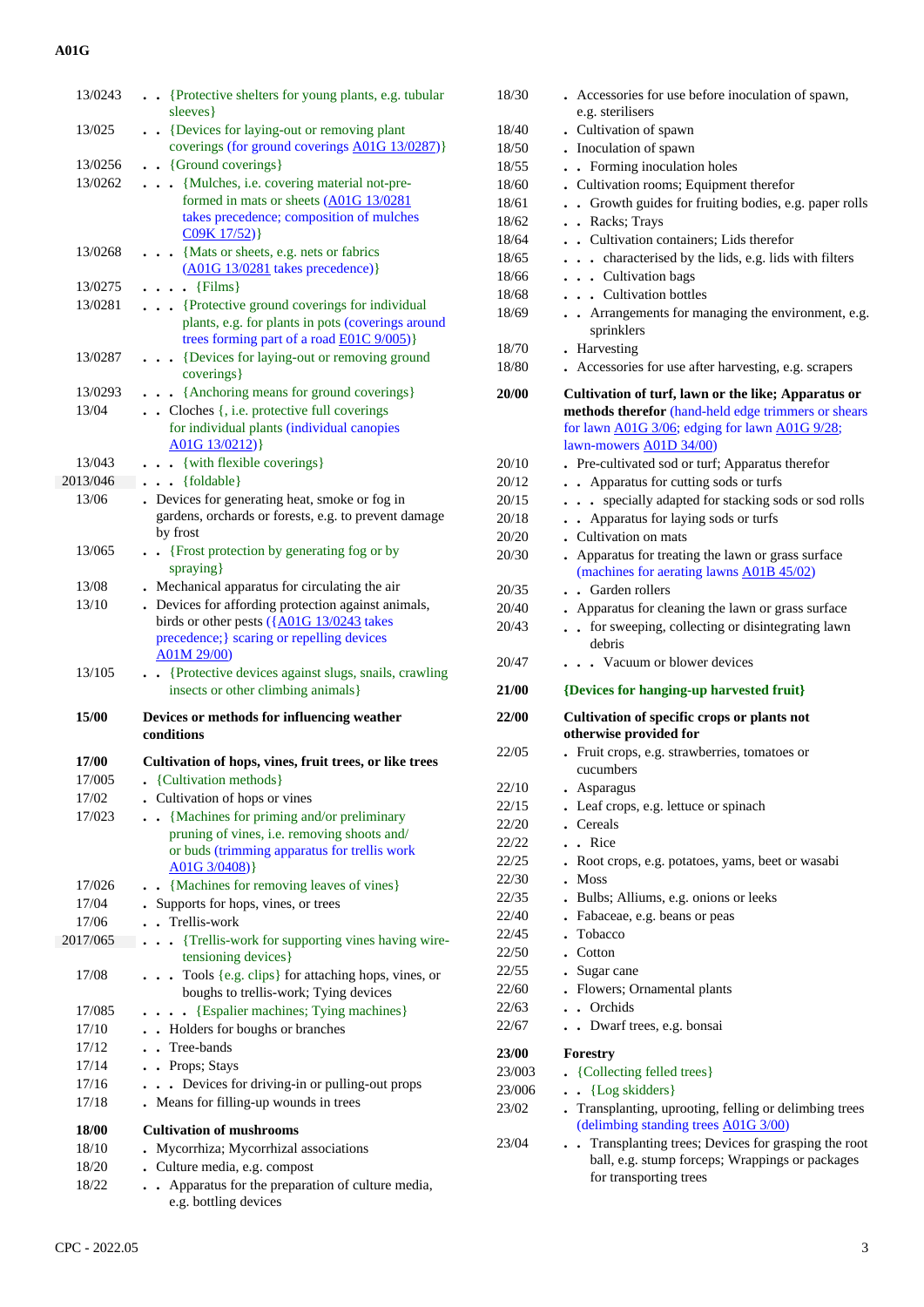| 23/043  | . Transplanting devices for grasping,                                |
|---------|----------------------------------------------------------------------|
|         | undercutting or transporting the root ball                           |
|         | $(A01G 23/046$ takes precedence)}                                    |
| 23/046  | {Transplanting devices using elements to be                          |
|         | driven into the ground for making a container                        |
|         | around the root ball }                                               |
| 23/06   | Uprooting or pulling up trees; Extracting or                         |
|         | eliminating stumps                                                   |
| 23/062  | {Pulling up trees or stumps}                                         |
| 23/065  | {in a substantially vertical plane}                                  |
| 23/067  | {by comminuting the tree stumps}                                     |
| 23/08   | . Felling trees                                                      |
| 23/081  | Feller-bunchers, i.e. with bunching by felling<br>.                  |
|         | head (A01G 23/083 takes precedence)                                  |
| 23/083  | . Feller-delimbers                                                   |
| 23/085  | . . having the shearing head mounted on a first                      |
|         | boom and the delimbing head mounted on a                             |
|         | second boom                                                          |
| 23/087  | Shearing apparatus or the like specially adapted                     |
|         | for felling trees (A01G 23/081, A01G 23/083,                         |
|         | A01G 23/093 take precedence)                                         |
| 23/089  | having two or more shears                                            |
| 23/09   | $\cdots$ of the percussion type                                      |
| 23/091  | . Sawing apparatus specially adapted for                             |
|         | felling trees (A01G 23/081, A01G 23/083,                             |
|         | A01G 23/093 take precedence)                                         |
| 23/093  | . Combinations of shearing, sawing or milling                        |
|         | apparatus specially adapted for felling trees                        |
| 23/095  | . . Delimbers (A01G 23/083 takes precedence)                         |
| 23/0955 | . {Self-propelled along standing trees}                              |
| 23/097  | . . having a fixed delimbing head                                    |
| 23/099  | Auxiliary devices, e.g. felling wedges<br>$\ddot{\phantom{a}}$       |
| 23/10   | Tapping of tree-juices, e.g. caoutchouc, gum<br>$\ddot{\phantom{a}}$ |
| 23/12   | Knives or axes for tapping<br>$\ddot{\phantom{a}}$                   |
| 23/14   | . Tapping-spouts; Receptacles for juices                             |
|         |                                                                      |
| 24/00   | Growth substrates; Culture media; Apparatus or                       |
|         |                                                                      |
|         | methods therefor (for mushrooms A01G 18/20)                          |
| 24/10   | . based on or containing inorganic material                          |
| 24/12   | . containing soil minerals                                           |
| 24/13   | . Zeolites                                                           |
| 24/15   | . Calcined rock, e.g. perlite, vermiculite or clay                   |
|         | aggregates                                                           |
| 24/17   | containing slag<br>$\ddot{\phantom{1}}$                              |
| 24/18   | containing inorganic fibres, e.g. mineral wool                       |
| 24/20   | based on or containing natural organic material                      |
| 24/22   | . . containing plant material                                        |
| 24/23   | . Wood, e.g. wood chips or sawdust                                   |
| 24/25   | Dry fruit hulls or husks, e.g. chaff or coir                         |
| 24/27   | . . Pulp, e.g. bagasse                                               |
| 24/28   | containing peat, moss or sphagnum                                    |
| 24/30   | - based on or containing synthetic organic compounds                 |
| 24/35   | containing water-absorbing polymers<br>$\ddot{\phantom{a}}$          |
| 24/40   | . characterised by their structure                                   |
| 24/42   | of granular or aggregated structure<br>$\ddot{\phantom{0}}$          |
| 24/44   | in block, mat or sheet form                                          |
| 24/46   | . . multi-layered                                                    |
| 24/48   | . containing foam or presenting a foam structure                     |
| 24/50   | . contained within a flexible envelope                               |
| 24/60   | . Apparatus for preparing growth substrates or culture               |
|         | media (for mushrooms A01G 18/22)                                     |

| 25/00    | Watering gardens, fields, sports grounds or the<br>like (special apparatus or adaptations for fertilising-                                                  |  |  |  |
|----------|-------------------------------------------------------------------------------------------------------------------------------------------------------------|--|--|--|
|          | liquids A01C 23/00; nozzles or outlets, spraying                                                                                                            |  |  |  |
|          | apparatus <b>B05B</b> )                                                                                                                                     |  |  |  |
| 2025/003 | {with an impermeable layer in the ground}                                                                                                                   |  |  |  |
| 2025/006 | {Tubular drip irrigation dispensers mounted<br>coaxially within water feeding tubes}                                                                        |  |  |  |
| 25/02    | Watering arrangements located above the soil which<br>make use of perforated pipe-lines or pipe-lines with<br>dispensing fittings, e.g. for drip irrigation |  |  |  |
| 25/023   | {Dispensing fittings for drip irrigation, e.g.<br>drippers}                                                                                                 |  |  |  |
| 25/026   | • • {Apparatus or processes for fitting the drippers to<br>the hoses or the pipes}                                                                          |  |  |  |
| 25/06    | . Watering arrangements making use of perforated<br>pipe-lines located in the soil                                                                          |  |  |  |
| 25/09    | . Watering arrangements making use of movable<br>installations on wheels or the like                                                                        |  |  |  |
| 25/092   | . {movable around a pivot centre}                                                                                                                           |  |  |  |
| 25/095   | $\bullet \bullet \{\text{winch-driven } (\underline{A01G} \ 25/097 \} \ \text{takes } \text{precedence})\}$                                                 |  |  |  |
| 25/097   | {guided or propelled along a water supply line<br>$\ddot{\phantom{0}}$<br>with supply line traversing means}                                                |  |  |  |
| 25/14    | Hand watering devices, e.g. watering cans                                                                                                                   |  |  |  |
| 25/145   | {with pumps}<br>$\ddot{\phantom{0}}$                                                                                                                        |  |  |  |
| 25/16    | . Control of watering                                                                                                                                       |  |  |  |
| 25/162   | {Sequential operation}<br>$\ddot{\phantom{0}}$                                                                                                              |  |  |  |
| 25/165   | {Cyclic operations, timing systems, timing<br>$\ddot{\phantom{0}}$<br>valves, impulse operations}                                                           |  |  |  |
| 25/167   | {Control by humidity of the soil itself or of<br>devices simulating soil or of the atmosphere; Soil<br>humidity sensors}                                    |  |  |  |
| 27/00    | Self-acting watering devices, e.g. for flower-pots                                                                                                          |  |  |  |
| 27/001   | {with intermittent watering means}                                                                                                                          |  |  |  |
| 27/003   | • {Controls for self-acting watering devices}                                                                                                               |  |  |  |
| 27/005   | {Reservoirs connected to flower-pots through<br>$\ddot{\phantom{0}}$<br>conduits }                                                                          |  |  |  |
| 27/006   | • {Reservoirs, separate from plant-pots, dispensing<br>directly into rooting medium}                                                                        |  |  |  |
| 27/008   | {Component parts, e.g. dispensing fittings, level<br>indicators }                                                                                           |  |  |  |
| 27/02    | . having a water reservoir, the main part thereof being<br>located wholly around or directly beside the growth<br>substrate (A01G 27/06 takes precedence)   |  |  |  |
| 27/04    | using wicks or the like                                                                                                                                     |  |  |  |
| 27/06    | having a water reservoir, the main part thereof<br>being located wholly around or directly beside the<br>growth substrate                                   |  |  |  |
| 29/00    | Root feeders; Injecting fertilisers into the roots                                                                                                          |  |  |  |
| 31/00    | Soilless cultivation, e.g. hydroponics (growth<br>substrates therefor A01G 24/00; cultivation of<br>seaweed A01G 33/00)                                     |  |  |  |
| 2031/006 | {with means for recycling the nutritive solution}                                                                                                           |  |  |  |
| 31/02    | . Special apparatus therefor (self-acting watering<br>devices A01G 27/00)                                                                                   |  |  |  |
| 31/04    | Hydroponic culture on conveyors                                                                                                                             |  |  |  |
| 31/042   | {with containers travelling on a belt or the like,<br>$\ddot{\phantom{0}}$<br>or conveyed by chains}                                                        |  |  |  |
| 31/045   | {with containers guided along a rail}                                                                                                                       |  |  |  |
| 31/047   | {with containers inside rotating drums<br>or rotating around a horizontal axis, e.g.<br>carousels }                                                         |  |  |  |